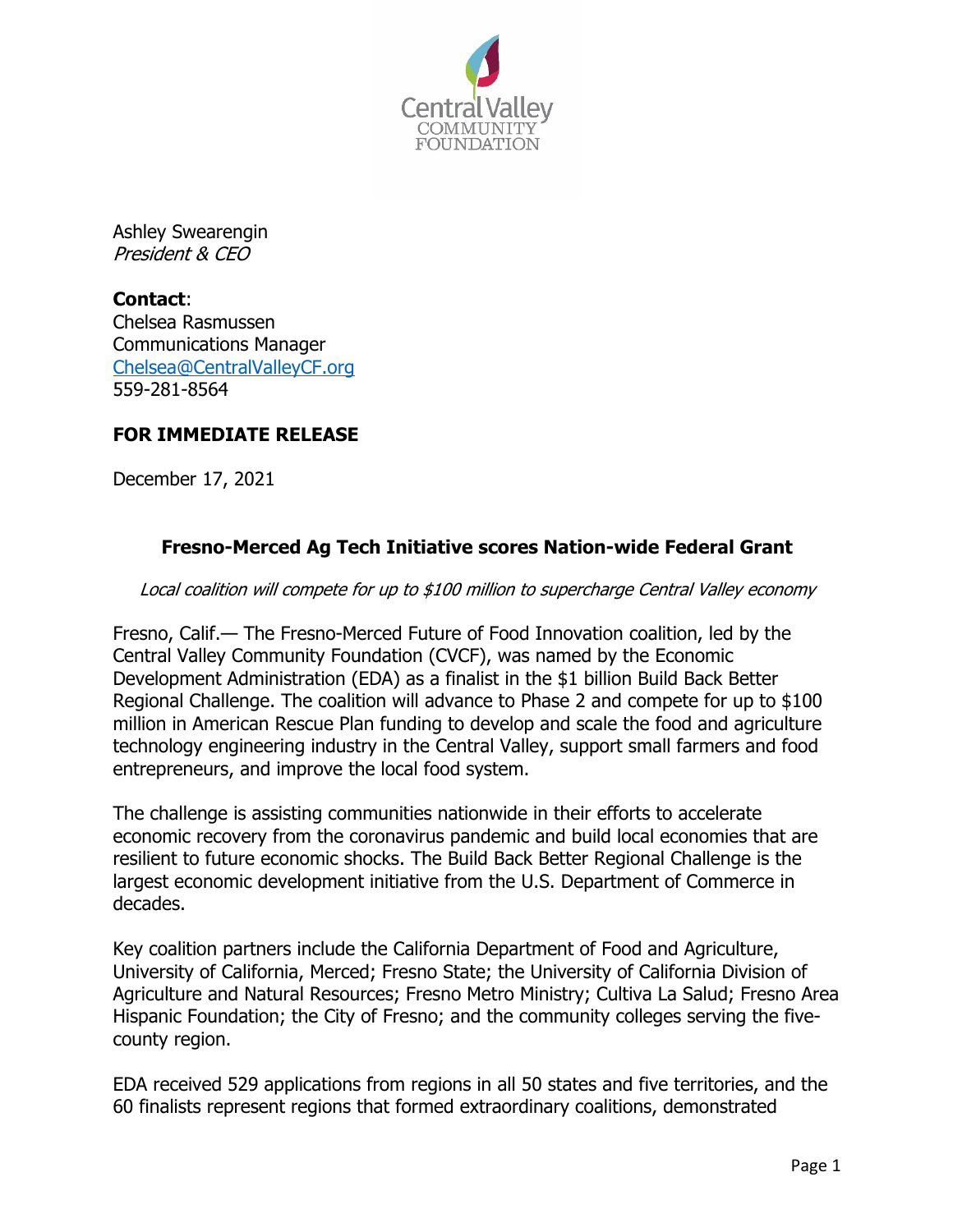regional needs, and presented bold proposals to grow their target industry clusters. Ranging from rural communities and coastal towns to major metros, the finalists make up a diverse cross-section of the United States.

In Phase 2, finalists will compete for significant implementation assistance. EDA will award 20-30 coalitions each up to \$100 million. These awards will assist communities in executing ambitious plans to supercharge their regional economies across a variety of strategic growth sectors. The deadline for Phase 2 applications is March 15, 2022.

"We are elated to be awarded this funding, and we are so appreciative of the EDA for believing in the future of the Central Valley," stated CVCF CEO Ashley Swearengin. "F3 will help diversify our regional economy by developing clean technology needed for sustainable food production both here and around the world, and it will help connect our small farms and local-serving food businesses to global economic opportunity."

The Central Valley is the top agriculture producer in the nation and impacts agriculture on a global scale but captures little of the value-added processing and technology that would add higher-paying, stable jobs for the residents of our region.

F3 will develop a world-class, Climate-Smart Food and Ag Tech Engineering Cluster that develops advanced, sustainable food production and food manufacturing focused on cross-disciplinary engineering capabilities in digitalization and data science, mechatronics, equipment, and systems integration. F3 is part of the greater Fresno DRIVE (Developing the Region's Inclusive and Vibrant Economy) initiative also supported by CVCF.

"UC Merced was built in the Valley, for the Valley, and this grant funding is squarely within our core mission of uplifting the region," said UC Merced Chancellor Juan Sánchez Muñoz. "We are proud to partner with such dedicated organizations in advancing the economic prosperity and food security of our immediate community and the nation."

F3's application to the Economic Development Administration proposes five inter-related projects that support the development of the Climate Smart Food and Ag Technology cluster, including research and development, workforce development, support for the local food system, and investment in small businesses and micro-enterprises in the food industry.

"Fresno State is excited to participate as a full partner in this important effort," said Fresno State President Dr. Saùl Jimènez-Sandoval. "F3 establishes the foundation for the farmer of the future and plays a vital role in helping our Valley address the challenges of producing 60 percent more food by the year 2050."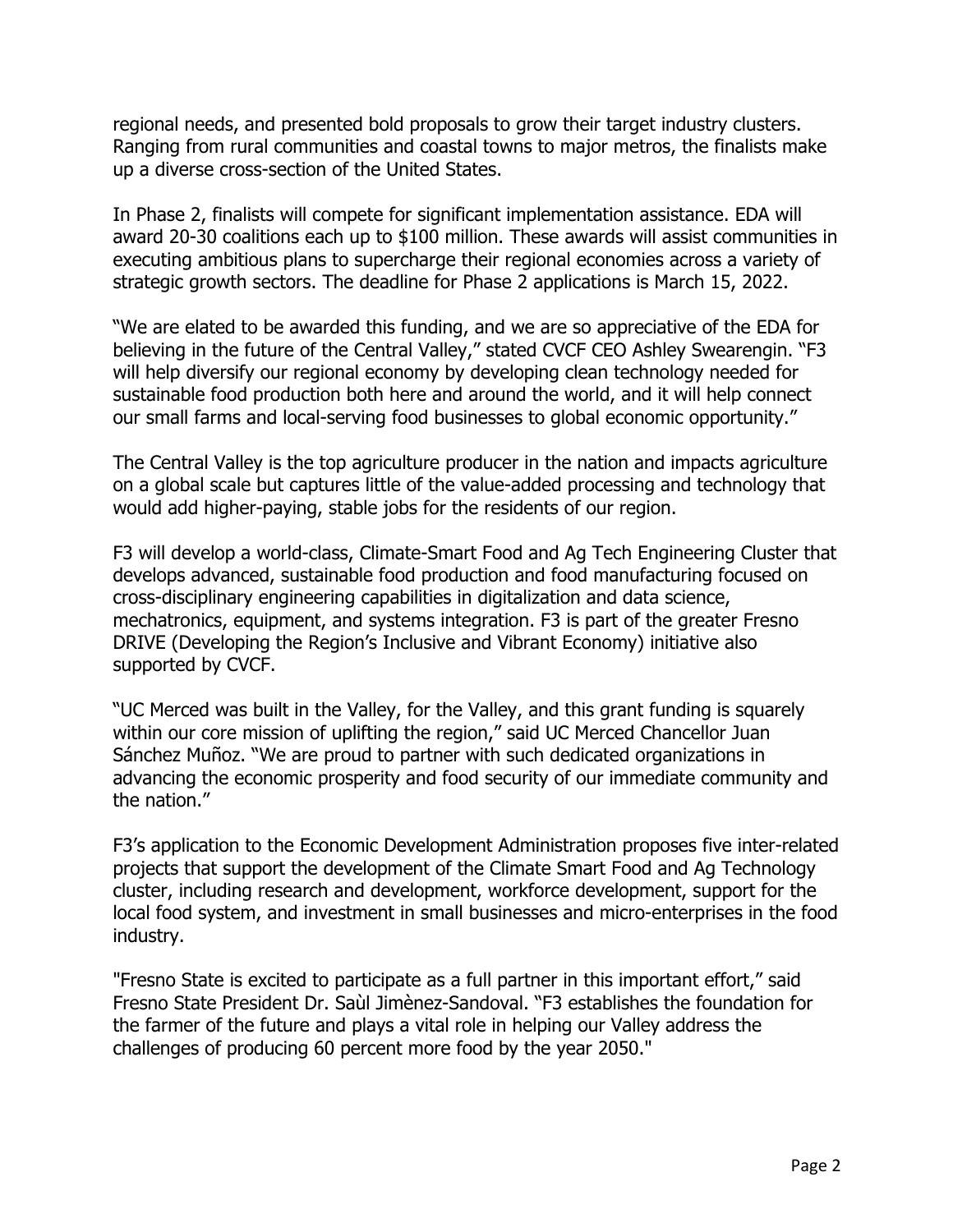

"F3 will allow for the creation of a more inclusive, just, and fair food system where even the smallest micro business, like mobile vendors, can share in the economic prosperity generated, said Genoveva Islas, Founder and Director of Cultiva La Salud. "This is a huge win for the Valley!"

# **About the Central Valley Community Foundation**

The Central Valley Community Foundation (CVCF) has been a trusted partner in philanthropy in the Central Valley for more than 50 years. Its mission is to connect capital and communities for a just and thriving Central Valley. As the only nationallyaccredited community foundation serving the six-county Central San Joaquin Valley, CVCF attracts investment and deploys resources to solve persistent economic, environmental, and social challenges in the Central Valley.

www.CentralValleyCF.org | Follow @CentralValleyCF on Facebook, Instagram, and Twitter.

### **About Fresno DRIVE**

The Fresno DRIVE Initiative (Developing the Region's Inclusive and Vibrant Economy) is a 10-year community investment plan drafted with input from a 300-person steering committee representing over 150 organizations in the Greater Fresno Region. The comprehensive plan identified a portfolio of investable initiatives aimed at increasing economic mobility and addressing racial disparities. The plan is comprised of 19 initiatives in three sectors: economic development, human capital and neighborhood development. The Urban Institute's 2018 research on economic mobility in California's largest cities revealed that Fresno ranks 59th out of 59 for economic and racial disparity.

www.FresnoDRIVE.org | Follow @FresnoDrive on Facebook

### **About the American Rescue Plan Programs**

The Build Back Better Regional Challenge is one of many EDA programs aimed at building strong regional economies and supporting community-led economic development. Under the American Rescue Plan, EDA was allocated \$3 billion in supplemental funding to assist communities nationwide in their efforts to build back better by accelerating the economic recovery from the coronavirus pandemic and building local economies that will be resilient to future economic shocks. American Rescue Plan funding enables EDA to provide larger, more transformational investments across the nation while utilizing its greatest strengths, including flexible funding to support community-led economic development. With an emphasis on equity, EDA investments made under the American Rescue Plan will directly benefit previously underserved communities impacted by COVID-19. For more information about EDA's American Rescue Plan programs, visit eda.gov/ARPA.